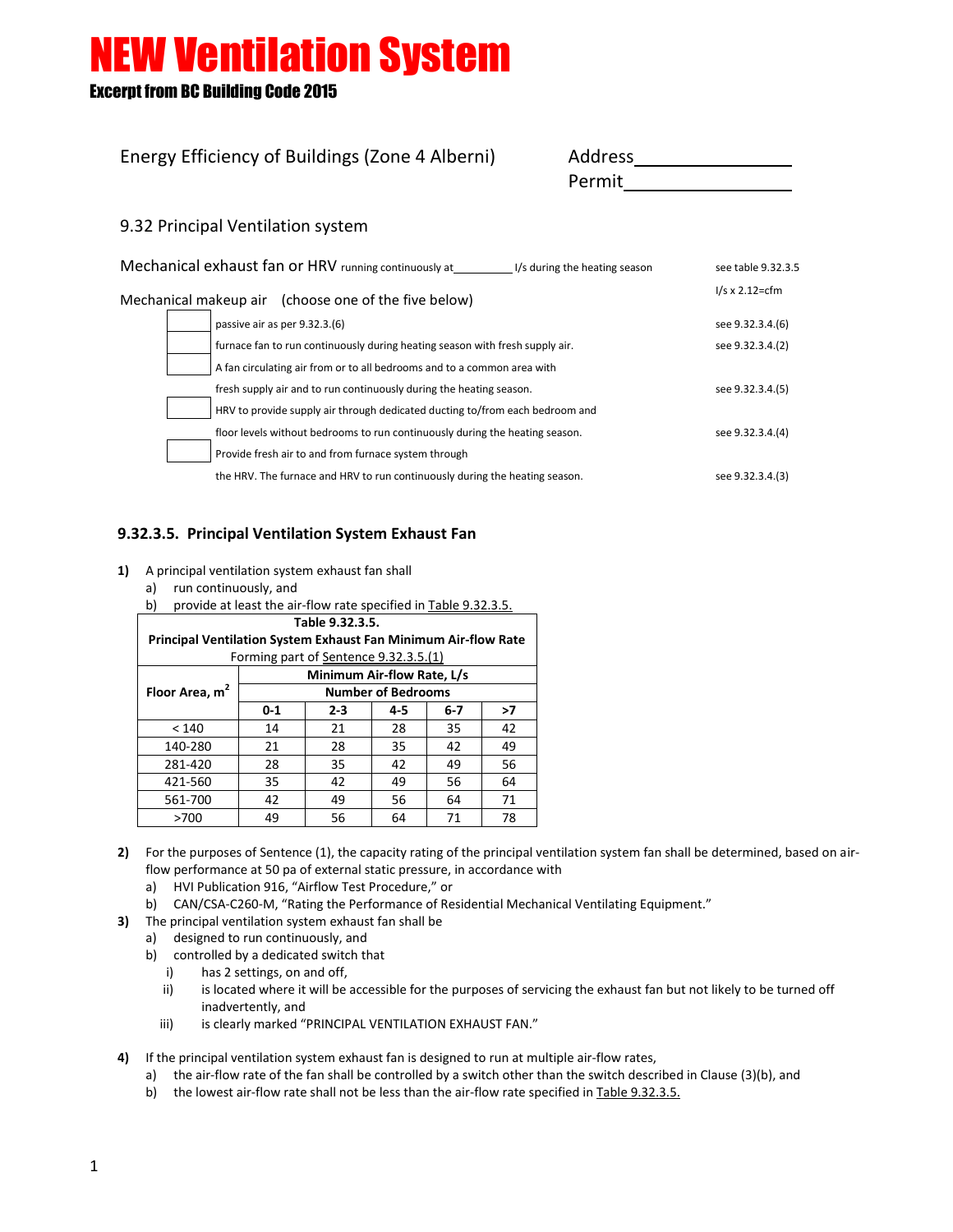#### Excerpt from BC Building Code 2015

- **5)** The sound rating of the principal ventilation system exhaust fan shall not exceed 1.0 sone when running continuously at the air-flow rate specified in Table 9.32.3.5. as determined in accordance with
	- a) HVI Publication 915, "Loudness Testing and Rating Procedure," or
	- b) CAN/CSA-C260-M, "Rating the Performance of Residential Mechanical Ventilating Equipment."

#### **9.32.3.4. Principal Ventilation System Supply Air**

(See Appendix A.)

- **1)** Except as provided in Sentence (6), a principal ventilation system shall mechanically provide supply air in accordance with Sentence (2), (3), (4) or (5).
- **2)** Where the principal ventilation system is a ducted forced-air heating system, the ducted forced-air heating system shall
	- a) provide supply air through the ducting to
		- iv) each bedroom, and
		- v) each floor level without a bedroom,
	- b) draw supply air from an outdoor inlet that is connected to the furnace cabinet by ducting
		- i) that is no more than 4.5 m in length, and
		- ii) unless a flow control device is used, that intersects the return air plenum at a point from which the ducting to the furnace cabinet is no less than 3 m in length,
	- c) draw supply air through ducting that is
		- i) rigid ducting with an equivalent diameter of at least 100 mm, or
		- ii) flexible ducting with an equivalent diameter of at least 125 mm, and
	- d) have a furnace air circulating fan set to run continuously.
- **3)** Where the principal ventilation system is a ducted forced-air heating system used in combination with a heat-recovery ventilator,
	- a) the ducted forced-air heating system shall conform to Sentence (2),
	- b) the heat-recovery ventilator shall draw supply air from an outdoor inlet into the return air plenum of the ducted forcedair heating system, and
	- c) the heat-recovery ventilator shall draw exhaust air, through dedicated ducting,
		- i) from one or more indoor inlets, at least one of which is located at least 2 m above the floor of the uppermost floor level, and
		- ii) at the capacity rating of the heat-recovery ventilator, which shall be no less than the air-flow rate specified in Table 9.32.3.5.
- **4)** Where the principal ventilation system is a heat-recovery ventilator, the heat-recovery ventilator shall
	- a) provide supply air through dedicated ducting to
		- i) each bedroom, and
		- ii) each floor level without a bedroom, and
	- b) draw exhaust air, through dedicated ducting,
		- i) from one or more indoor inlets, at least one of which is located at least 2 m above the floor of the uppermost floor level, and
		- ii) at the capacity rating of the heat-recovery ventilator, which shall be no less than the air-flow rate specified in Table 9.32.3.5.
- **5)** Where the principal ventilation system is a ducted central-recirculation ventilation system, the ducted central-recirculation ventilation system shall
	- a) draw supply air from an outdoor inlet connected upstream of the fan, and
	- b) draw air from
		- i) each bedroom and deliver it to a common area, or
		- ii) a common area and deliver it to each bedroom.
- **6)** A principal ventilation system need not conform to Sentence (1) if the principal ventilation system
	- a) services a dwelling unit that
		- i) is located where the January design temperature, on a 2.5% basis determined in conformance with Article 1.1.3.1., is greater than −10°C,
		- ii) has only 1 storey and a floor area within the building envelope of less than 168 m2 (see Appendix A), and
		- iii) does not have a ducted forced-air heating system, and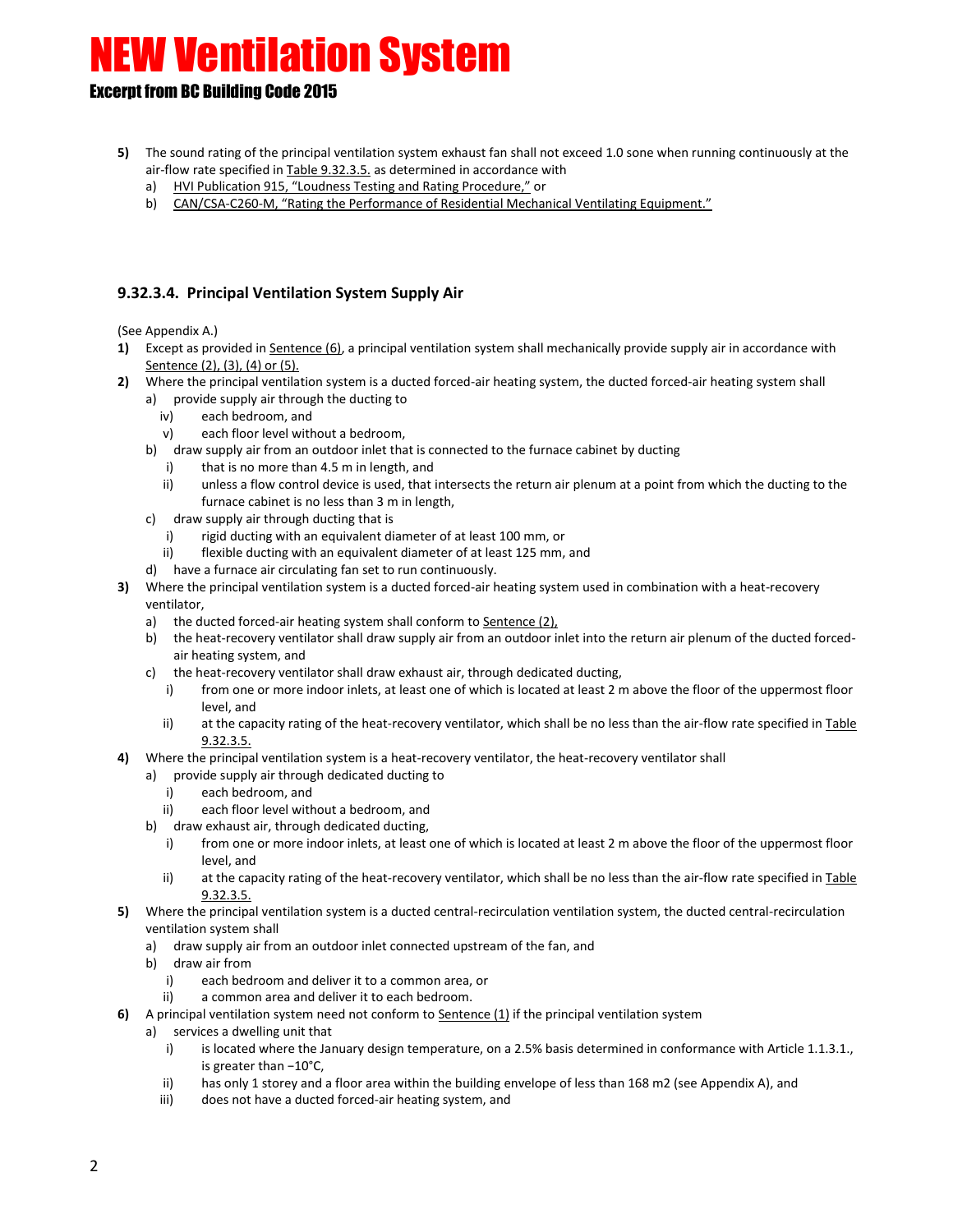- b) provides supply air passively from outdoors through dedicated inlets that
	- i) are located in each bedroom and at least one common area,
	- ii) are located at least 1 800 mm above the floor, and
	- iii) have an unobstructed vent area of not less than 100 mm2.



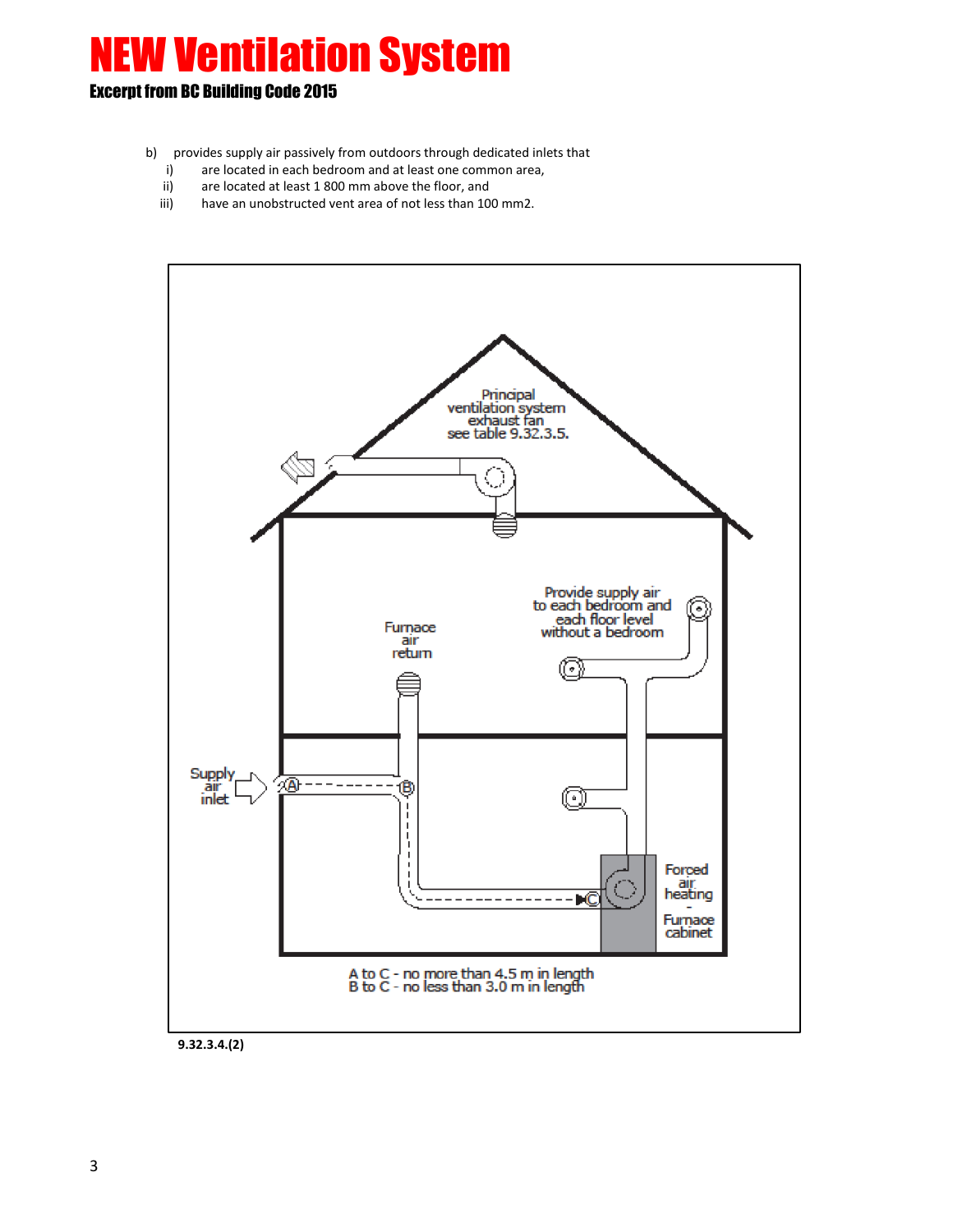

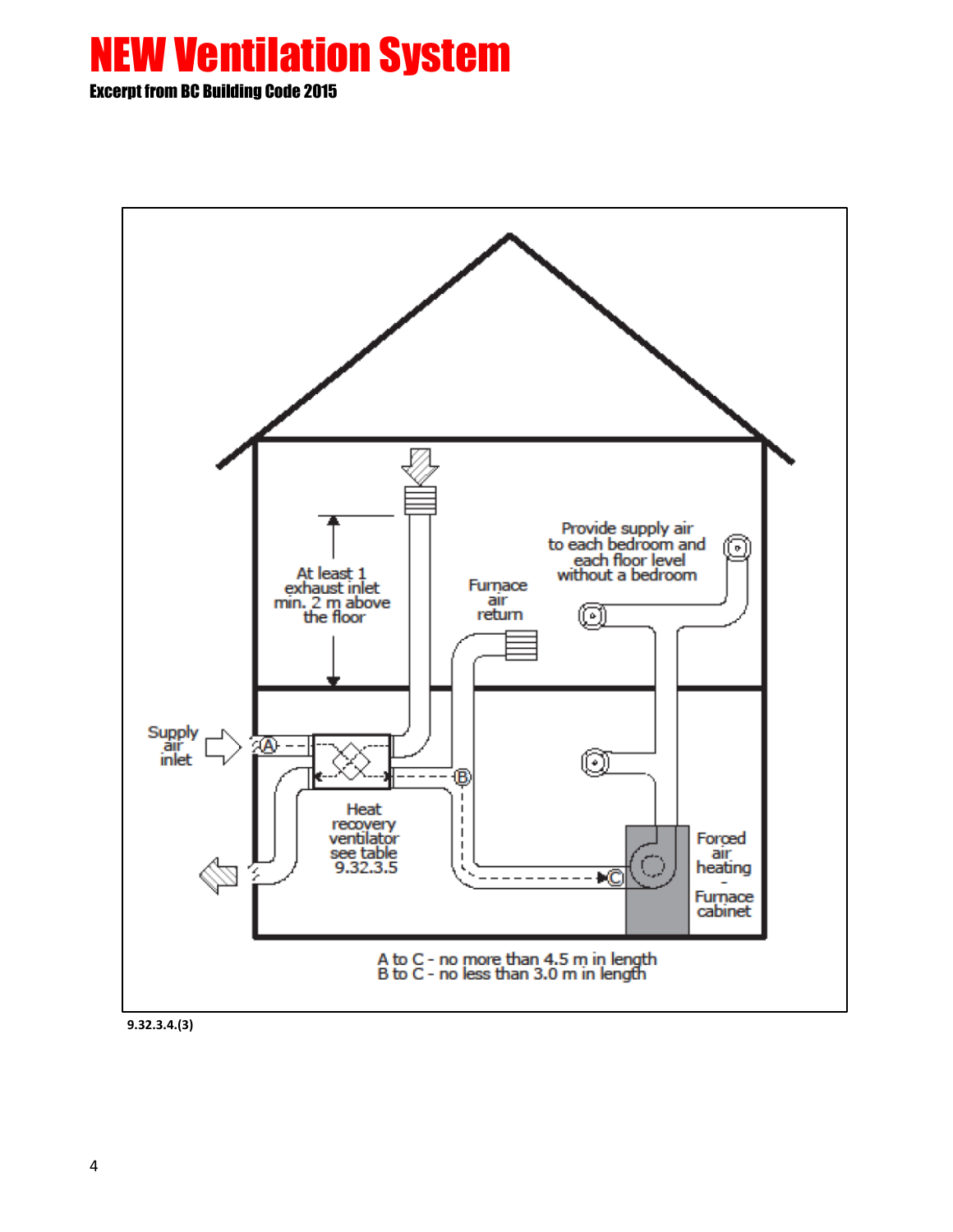

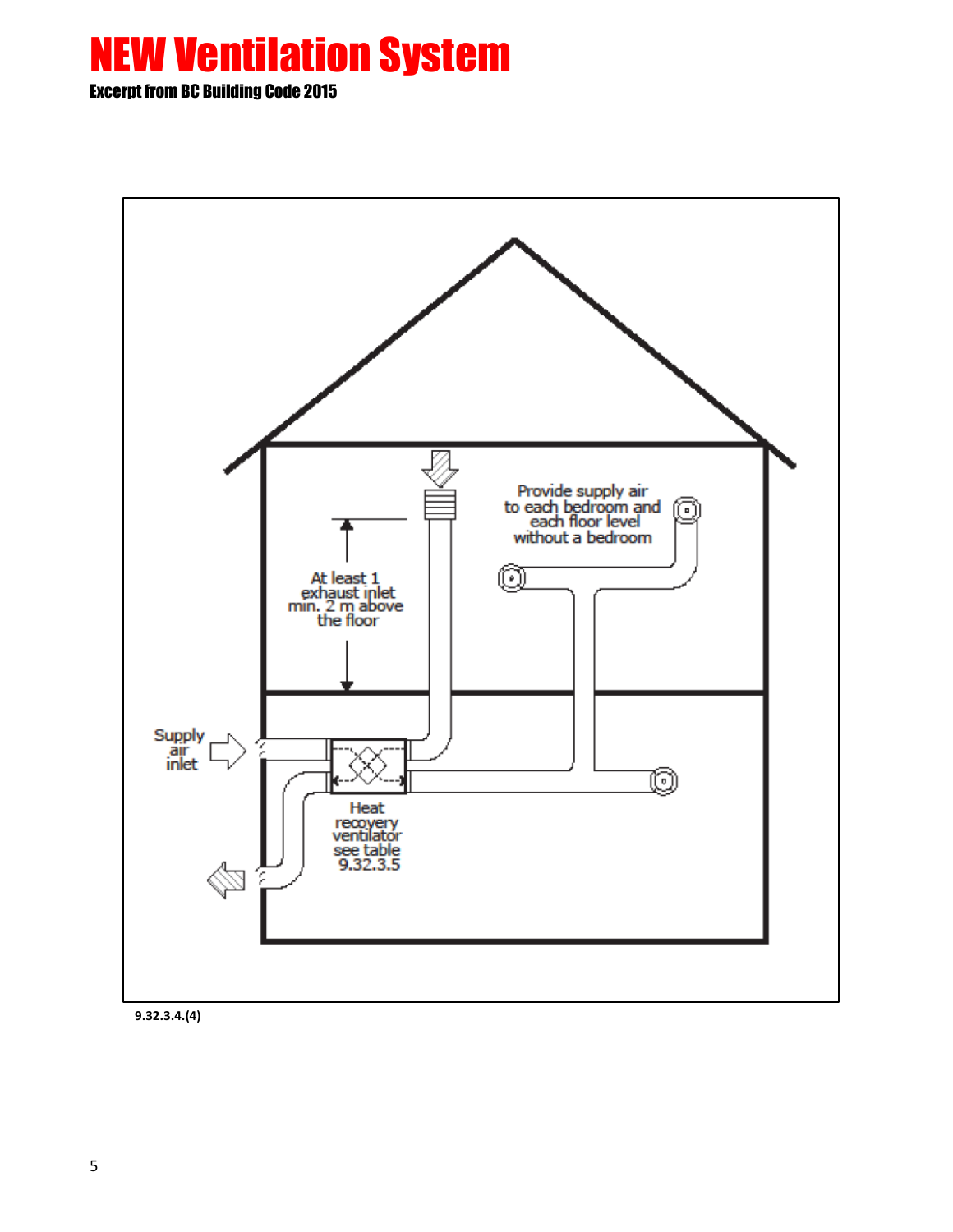

**9.32.3.4.(5)(i)**



**9.32.3.4.(5)(ii)**